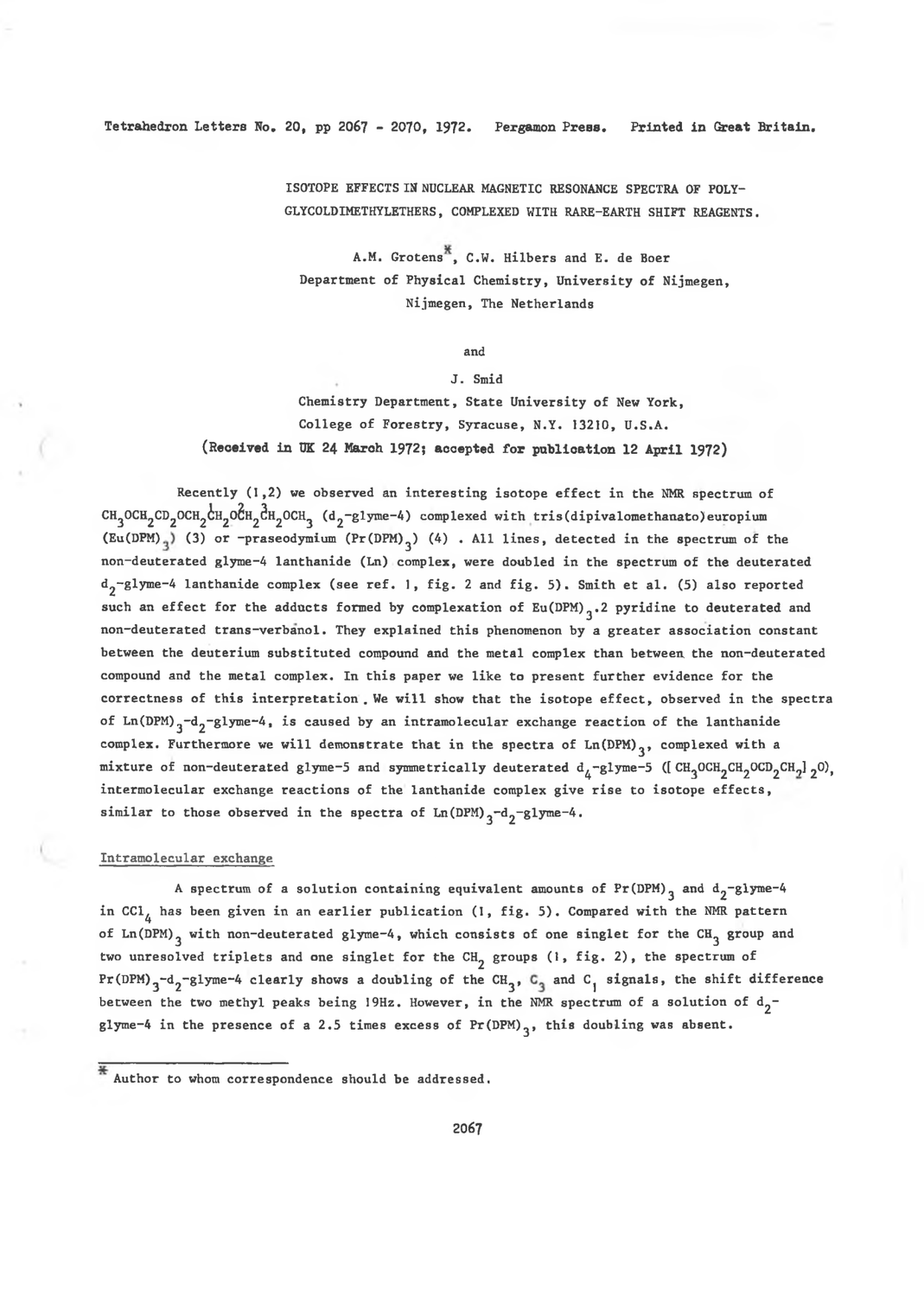We already pointed out (2) that in an Ln(DPM)<sub>3</sub>-d<sub>2</sub>-glyme-4 (1:1) mixture the following equilibrium exists:



In the fast exchange limit the recorded NMR spectrum will be a statistical average of the spectra of A and B.

If the complexation constant between the metal complex and the -OCH<sub>2</sub>CD<sub>2</sub>O- moiety is greater than between the metal complex and the -OCH<sub>2</sub>CH<sub>2</sub>O- moiety a doubling of all NMR signals will occur because of this exchange reaction (except for the  $C<sub>2</sub>$  peak). The most shifted peak of each couple arises from those protons, situated in that half of the molecule which contains the CD<sub>2</sub> group<sup>\*</sup>. As reported before (2), when the lanthanide/glyme ratio exceeds unity, a second lanthanide complex binds to the glyme. In this situation the intramolecular reaction is blocked and the doubling of the peaks must disappear, as has in fact been observed.

The equilibrium constant K for this exchange reaction may be obtained in the following way. In the fast exchange limit the resonances of, for instance, the two CH<sub>2</sub> groups, indicated by  $\overline{\omega}_D$  and  $\overline{\omega}_G$  (see reaction scheme), are given by

$$
\frac{\omega_p}{\omega_q} = f_A \omega_A + f_B \omega_B
$$
  

$$
\frac{\omega_q}{\omega_q} = f_B \omega_A + f_A \omega_B
$$

where  $f_{\mathbf{A}}$  and  $f_{\mathbf{B}}$  are the fractions of species A and B, respectively,  $\mathbf{w}_{\mathbf{A}}$  is the resonance frequency of the methyl group p in species A  $\ell$  resonance frequency of the methyl group q in species B), and  $\omega_{_{\text{\sc B}}}$  is the resonance frequency of the methylgroup p in species B (= resonance frequency of the methyl group **q** in species A).

Since  $K = f_n / f_{n,0}$  it is easy to show that

$$
K = \frac{(\omega_A - \omega_B) + (\overline{\omega}_q - \overline{\omega}_p)}{(\omega_A - \omega_B) - (\overline{\omega}_q - \overline{\omega}_p)}
$$

 $(\overline{\omega}_{q} - \overline{\omega}_{p})$  can be measured directly from the spectra of the Ln(DPM)<sub>3</sub>-d<sub>2</sub>-glyme-4 (1 : 1) mixtures. A good estimate for  $\omega_{\mathbf{A}}$  and  $\omega_{\mathbf{B}}$  can be obtained from the spectrum of a  $1$  : I mixture of Ln (DPM)<sub>3</sub> and ethy leneglycol methyl, n-octylether (CH<sub>3</sub>OCH<sub>2</sub>CH<sub>2</sub>O(CH<sub>2</sub>)<sub>7</sub>CH<sub>3</sub>), a compound containing one complexation site of two oxygen atoms. This results in a value for K of 1.030  $\pm$  0.005 for both Eu(DPM)<sub>3</sub> and Pr(DPM)<sub>3</sub>, which seems to be a reasonable value for such an isotope effect.

<sup>\*</sup>This can be derived from the two peaks originating from the  $C_q$  protons (see fig. 5, ref. 1). The peak with the smallest linewidth is shifted most. Since the linewidth is mainly determined by the spin-spin interactions with the neighbouring group, the narrowest peak must be assigned to the CH<sub>2</sub> group adjacent to the CD<sub>2</sub> group.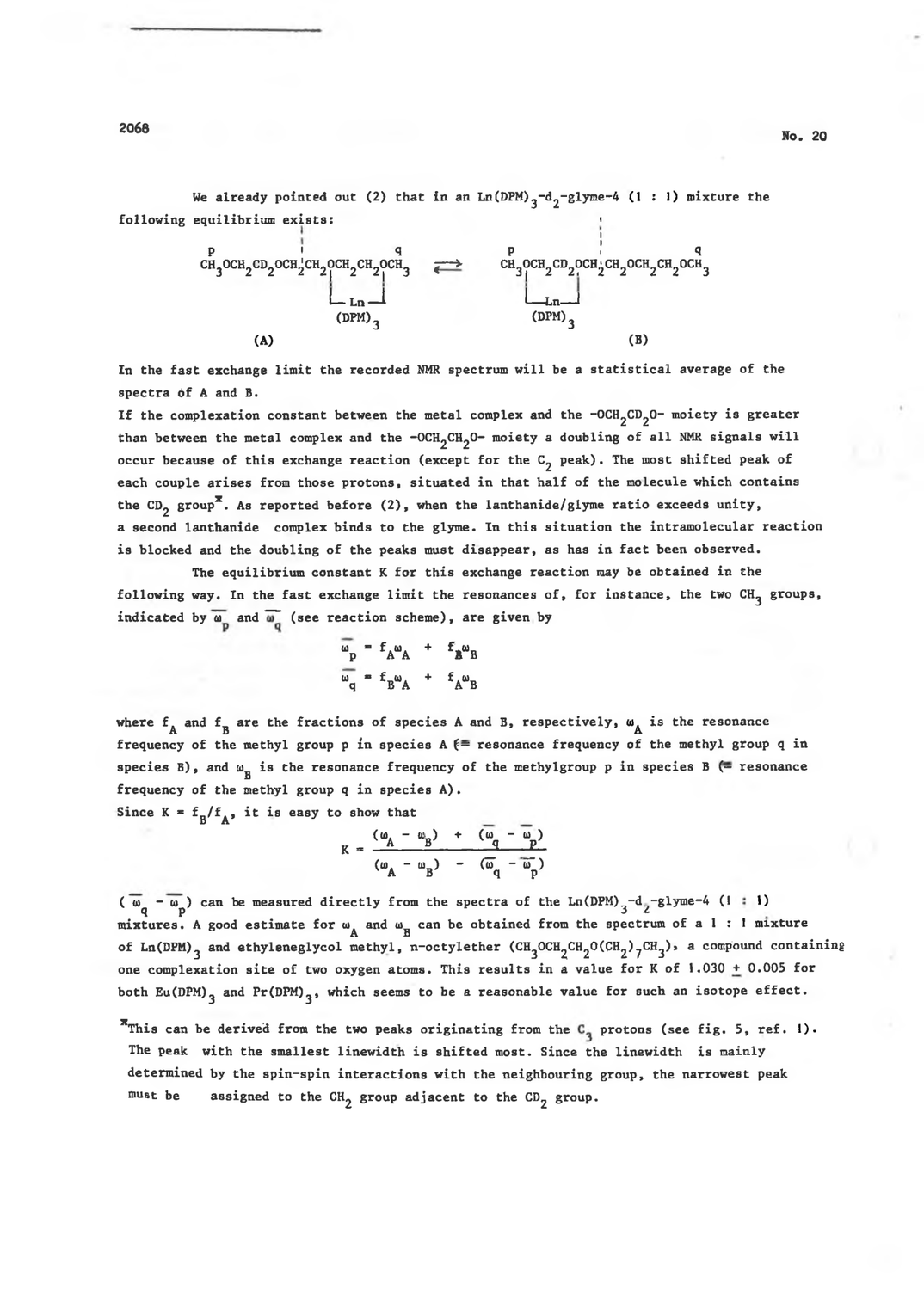No. 20 2069

### Intermolecular exchange

Another system, which has been investigated by us is a mixture of glyme-5 and  $d_{\lambda}$ glyme-5, glyme-5 being present in slight excess. A solution of a small amount of this mixture in CCl<sub>4</sub> with a 2.5 times excess of Eu(DPM)<sub>2</sub> yields the NMR pattern, shown in figure 1.



Fig. 1.  ${}^{1}$ H NMR spectrum (60 MHz) of a 2.5 : 1 mixture of  $Eu(DPM)$ <sub>3</sub> and glyme- $5/d$ <sub> $4$ </sub>-glyme-5 (glyme-5 in slight excess) in CCl<sub> $<sub>A</sub>$  at 37<sup>°</sup>C</sub></sub>  $([ Eu(DPM)_{3}] = 0.15 M).$  Peak positions are given relative to TMS.



Fig. 2.  ${}^{1}$ H NMR spectrum (60 MHz) of a 1 : 1 mixture of Eu(DPM)<sub>3</sub> and glyme-5/ $d_{\tilde{A}}$ glyme-5 (glyme-5 in slight excess) in CC1<sub>4</sub> at 37<sup>°</sup>C ([Eu(DPM)<sub>3</sub>] = 0.15 M). Peak positions are given relative to TMS.

The structural formula of the deuterated species is given in this figure, together with the peak assignments, which were reported before (2). The spectrum shows one set of NMR signals and is almost identical to that of  $Eu(DPM)$  and non-deuterated glyme-5 (ratio 2.5 : 1). However, the same mixture but with a Eu (DPM)<sub>3</sub> concentration equal to the total glyme concentration (ratio  $1:1$ ) giveg rise to the NMR pattern, shown in figure 2.

Now the CH<sub>3</sub>, C<sub>3</sub> and C<sub>4</sub> signals are doubled. The most shifted member of each couple, having the lowest intensity, must be assigned to the deuterated glyme-5, in accordance with our earlier findings that deuteration enhances the association constant between the rare earth complex and the glyme oxygens.

This observation can not be explained by intramolecular exchange because of the symmetry of the glyme molecules involved. One is forced to postulate the presence of a small percentage of diassociated lanthanide/glyme adduct ([Ln(DPM)<sub>3</sub>]<sub>2</sub>-glyme) in the 1 : 1 mixture of lanthanide and glyme-5/d<sub>4</sub>-glyme-5. The stronger binding of Ln (DPM)<sub>3</sub> to the deuterated species than to the non-deuterated species leads to a slight excess of  $\left[\text{Ln}(\text{DPM})_q\right]_2$  -d<sub>a</sub>-glyme-5 with respect to  $[$  Ln (DPM)<sub>3</sub>  $]$ <sub>2</sub>-glyme-5. Intermolecular Ln exchange reactions between the various species, e.g. mono- and diassociated lanthanide/glyme complexes, will then produce the extra set of peaks, observed in the spectrum which is shown in figure 2. This explanation is supported by the observation that the chemical shift differences disappear when the Ln/total glyme ratio is  $2.5:1$  (fig. 1).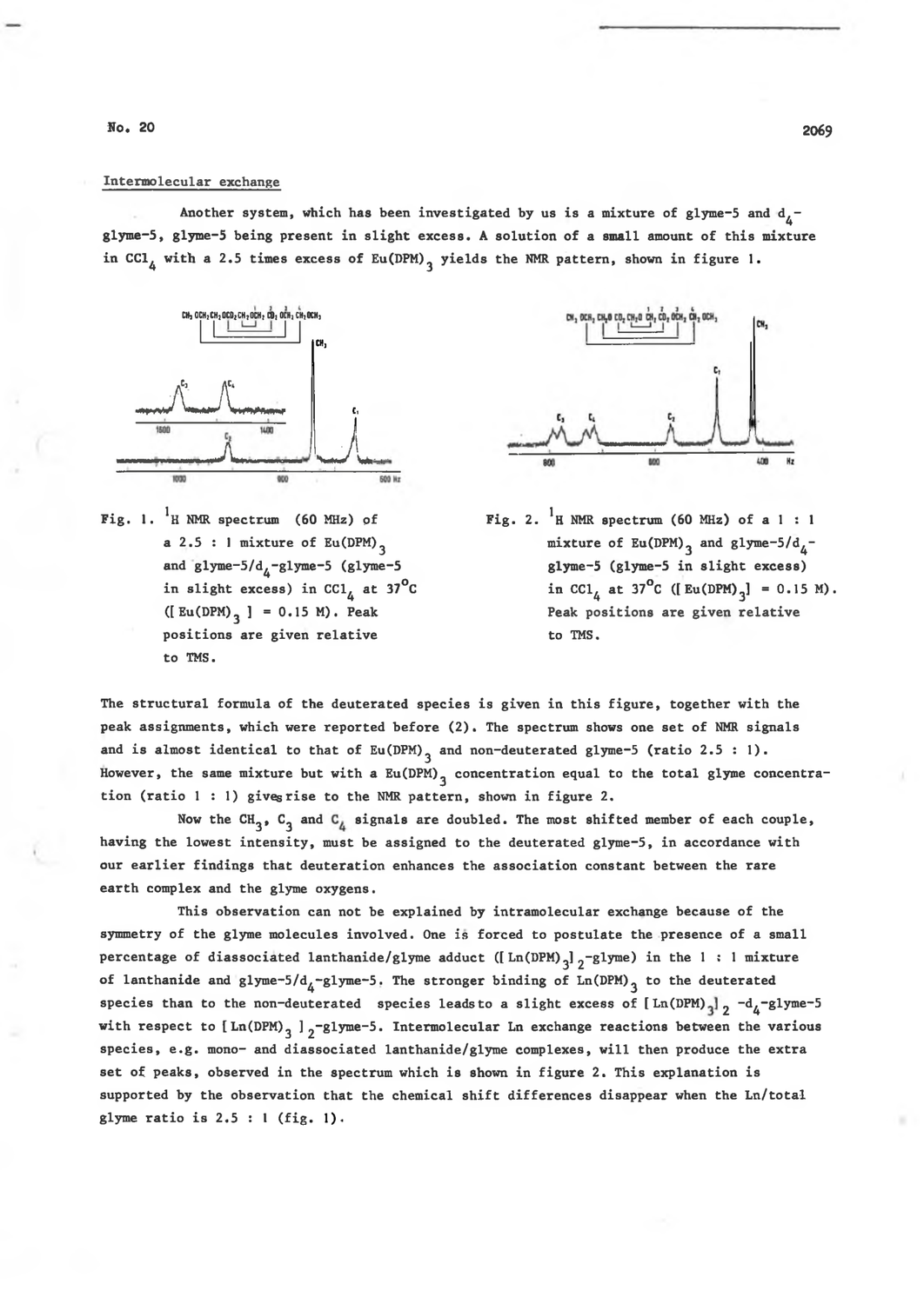It is tempting to speculate about the origin of these kinetic isotope effects. The observed effects seem to indicate that not only the oxygen atoms are involved in the binding of the metal complex, but also some protons (deuterons). This view is supported by the observation that the shifts of the protons of the terminal and penultimate CH<sub>2</sub> groups not only originate from contributions of pseudo-contact interactions but also contain a Fermi contact shift contribution  $(2)$ .

The experiments were performed on a Varian A60A and a Varian T60 spectrometer.

## Acknowledgement

The partial support of this research by the National Institutes of Health (GM 15965) and by the National Science Foundation (GP 26350) is gratefully acknowledged.

### References

- (1) A.M. Grotens, J. Smid and E. de Boer, J. Magn. Res., March 1972, presented at the Fourth International Symposium on Magnetic Resonance, Israel, August, 1971.
- (2) A.M. Grotens, J. Smid and E. de Boer, Tetrahedron Letters, 4863 (1971).
- (3) C.C. Hinckley, J. Amer. Chem. Soc., 91, 5160 (1969); J.K.M. Sanders and D.H. Williams, Chem. Comm., 422 (1970).
- (4) J. Briggs, G.H. Frost, F.A. Hart, G.P. Moss and M.L. Staniforth, Chem. Comm. 749 (1970).
- (5) G.V. Smith, W.A. Boyd and C.C. Hinckley, J. Amer. Chem. Soc., 93, 6319 (1971).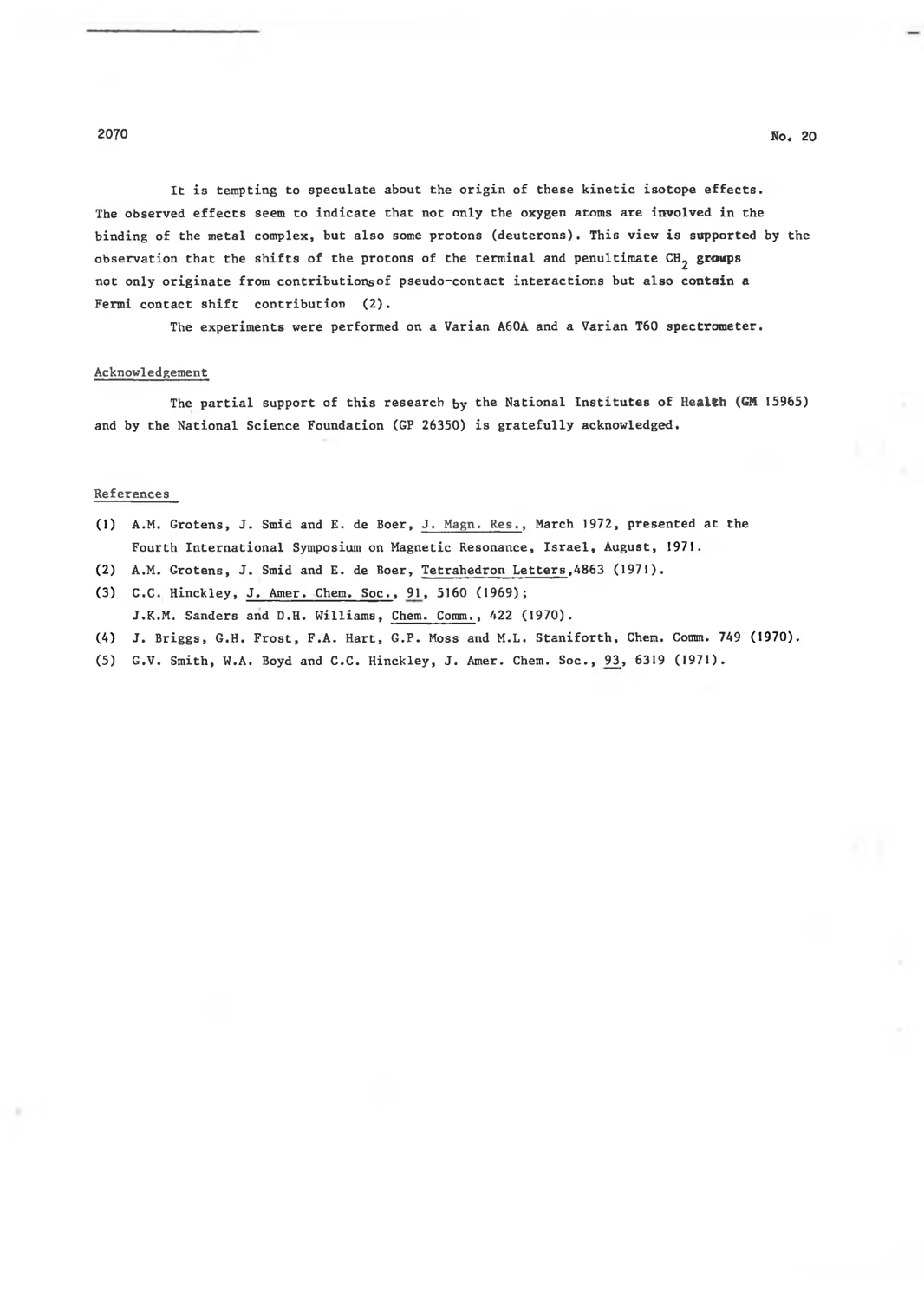# **ESR STUDIES ON THE**  $[Ag(dtc)_2]$ **, DIMER; THE FIRST TRIPLET SPECIES CONTAINING SILVER**

**J.G.M. VAN RENS,** E. **VAN DER DRIFT and E. DE BOER** *Department of Physical Chemistry, University of Nijmegen, Nijmegen, The Netherlands*

Received 31 January 1972

A single crystal ESR study of silver di-isopropyldithiocarbamate diluted in the corresponding zinc complex has provided evidence for spin-spin interaction between two silver atoms within isolated dimers. The directions of the principal axes of the zero field splitting tensor point to a large spin-orbit interaction.

# **1. Introduction**

**As part of our ESR studies on sulphur or selenium coordinated complexes of the coinage metals [1—4 ],** we have investigated the  $Ag(dtc)<sub>2</sub> - Zn(dtc)$  system  $(\text{dtc} = \text{di-isoprop widthicarbanate})$ . When Ag(dtc)<sub>2</sub> is built into the dimeric  $\text{Zn}(dt)$ <sub>2</sub> [5] at low concentrations all the Ag(dtc)<sub>2</sub> occurs in the form of  $Zn(dtc)$ <sub>2</sub>  $-A$  g(dtc)<sub>2</sub> pairs, which give rise to  $S = \frac{1}{2}$  spectra. These **doublet spectra will be discussed elsewhere [6]. At** higher Ag:Zn ratios (e.g., 1:3) also  $Ag(dtc)<sub>2</sub> - Ag(dtc)<sub>2</sub>$ pairs are formed giving rise to triplet spectra  $(S = 1)$ , **which are the subject of this paper.**

# **2. Experimental**

Single crystals of  $Zn(dtc)$ <sub>2</sub> containing about 25% Ag(dtc)<sub>2</sub> were grown by slow evaporation of a solution **of these compounds in dimethylformamide. In order to derive the principal values of the** *g* **and zero-field splitting (***D***) tensor ESR spectra were recorded every 15° in three arbitrary planes, usually taken almost mutually perpendicular. With the help of a computer program a transformation to an orthogonal axes system was accomplished. The angular variation of** *D* **is given by the expression:**

$$
g^{2}(H)D(H) = \sum l_{p} (\mathbf{g} \cdot \mathbf{D} \cdot \mathbf{g}^{t})_{pq} l_{q} \quad (p,q = k,y,z),
$$
  

$$
p,q
$$

where  $l_x$ ,  $l_y$  and  $l_z$  are the direction coefficients of **the external magnetic field** *H* **in a fïxed reference** frame *x*, *y*, *z* and  $g^t$  is the transposed *g*-tensor. Since **the electronic Zeeman term at 3kG and the spin—spin interaction of the two unpaired electrons are of about the same order of magnitude, the measured values of** both  $q(H)$  and  $D(H)$  were corrected for second order **effects, which for some orientations reached the values of 0.05 and 0.0015 cm<sup>-1</sup> for**  $g(H)$  **and**  $D(H)$ **. respectively. All data were analysed using a least squares method.**

**A Varian V 4503 X band spectrometer was used to record the single crystal spectra. The klystron frequency was measured with a Hewlett-Packard 5246 L frequency counter. The magnetic field values were measured by means of an AEG nuclear magnetic resonance gaussmeter, in conjunction with the frequency counter mentioned above.**

# **3. Resuks**

In fig. 1 the ESR spectrum is shown of an  $Ag(dtc)_{2}$  $-Zn(\text{dtc})_2$  single crystal with an Ag:Zn ratio of ap**proximately 1:3. Since the unit cell contains two magnetically inequivalent sites, the spectrum consists of** two  $S = \frac{1}{2}$  spectra (d<sub>1</sub> and d<sub>2</sub>) and two  $S = 1$  spectra  $(T_1$  and  $T_2$ ), showing hyperfine interaction with one and two Ag nuclei  $(I = \frac{1}{2})$ , respectively. Similar spectra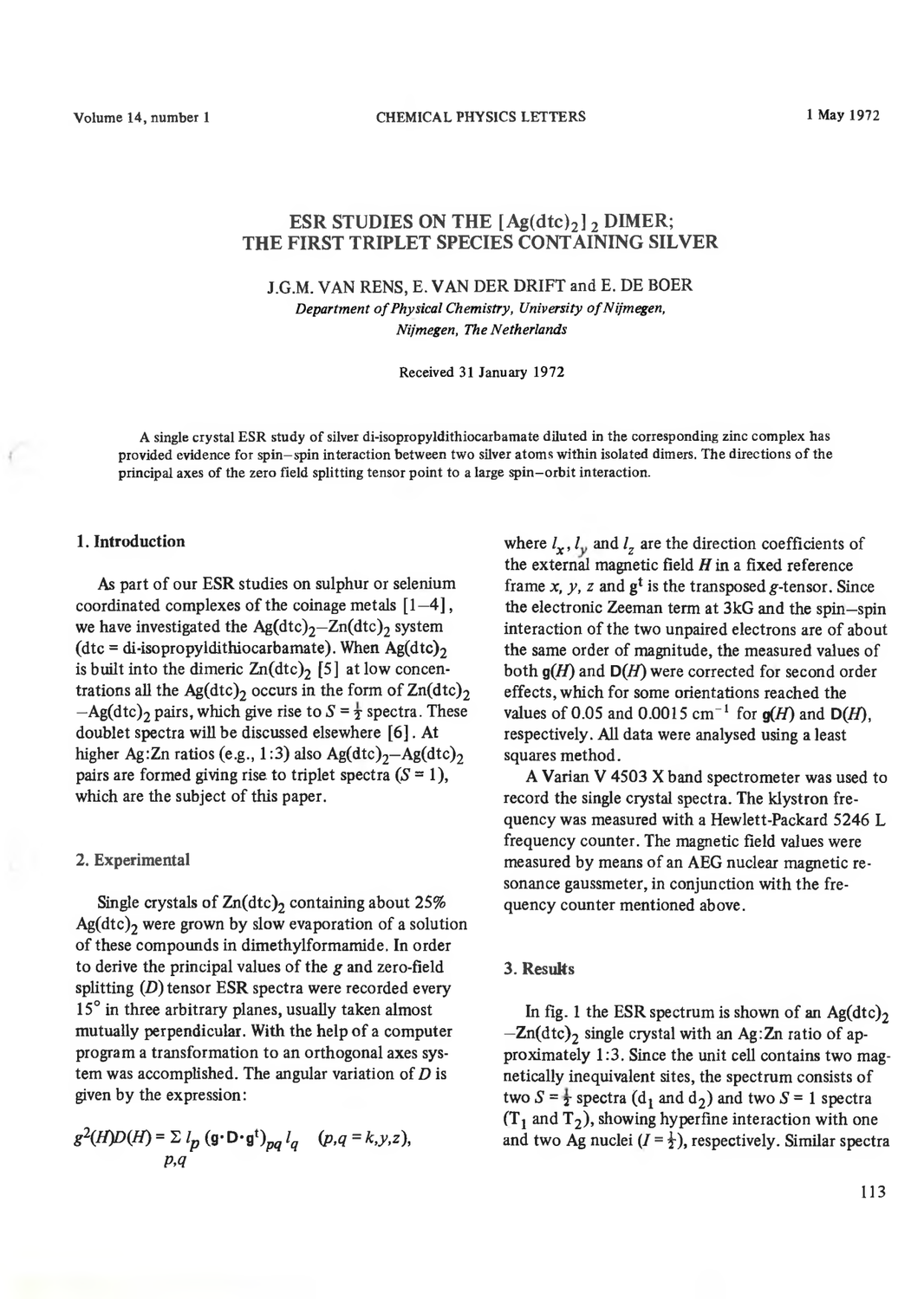

Fig. 1. ESR spectrum of silver dithiocarbamate magnetically diluted in the analogous zinc complex. The inner part of the spectrum refers to the doublet monomer, the outside parts, recorded with a 10 fold increase in amplification with respect to the inner part, to the triplet dimer.

were also observed for the  $Cu(dtc)<sub>2</sub> - Zn(dtc)<sub>2</sub>$  system **by Villa and Hatfield [7] and by Cowsik et al. [8]. The best resolved ESR spectra at X-band frequencies** are measured below  $T = 130^{\circ}$ K; above this tempera**ture the triplet lines become broader in contrast to what has been found for the triplet spectra of**  $\lceil \text{Cu(dtc)}_2 \rceil$ <sub>2</sub>. The hyperfine coupling parameters can **be determined most reliably from the 'forbidden'**  $\Delta M_{\rm s}$  = 2 transition, which for all orientations of the **crystal gives the best resolved hyperfine pattern.**

**The triplet spectra can be described with the spin hamiltonian**

Table 1 Spin hamiltonian parameters for Ag(dtc)<sub>2</sub> and  $[Ag(dtc)<sub>2</sub>]$ , with  $R = i-C<sub>3</sub>H<sub>7</sub>$ , both in Zn(dtc)<sub>2</sub>. *A* and *D* values in  $10^{-4}$  cm<sup>-1</sup>

|                | Ag(dtc) <sub>2</sub> | $[Ag(dtc)2]$ <sub>2</sub> |
|----------------|----------------------|---------------------------|
| $g_{\chi}$     | $2.0094 \pm 0.0001$  | $2.0087 \pm 0.0001$       |
| $s_{y}$        | $2.0157 \pm 0.0001$  | $2.0156 \pm 0.0003$       |
| $g_{2}$        | $2.0493 \pm 0.0001$  | $2.0456 \pm 0.0005$       |
| $A_1$          | $33.5 \pm 0.2$       | $17.7 \pm 0.7$            |
| A <sub>2</sub> | $22.6 \pm 0.7$       | $13.2 \pm 0.7$            |
| $A_3$          | $21.1 \pm 0.1$       | $12.5 \pm 0.7$            |
| $D_1$          |                      | $\pm (683 \pm 2)$         |
| $D_2$          |                      | $\sqrt{154} \pm 5$        |
| $D_3$          |                      | $\sqrt{529} \pm 1$        |
|                |                      |                           |

$$
\mathcal{H} = \beta_e H \cdot g \cdot S - g_N \beta_N H \cdot (I_1 + I_2)
$$

$$
+ S \cdot A \cdot (I_1 + I_2) - S \cdot D \cdot S,
$$

**where the first two terms stand for the Zeeman interactions of the two electron spins and the two nuclear spins and the third term for the hyperfine interactions. The last term describes the spin—spin interaction between the two unpaired electrons.**

**From the spectra we determined for the doublet species the** *g* **and hyperfine tensor (***A***) and for the triplet species the** *g, A* **and** *D* **tensor. In table 1 the principal values of all these tensors are listed. Fig. 2 shows the directions of the** *g* **and** *D* **tensor for the triplet species, assuming that the Ag dimer has the same structure as the Cu dimer [9]. The direction of** *gz* **coincides with the normal to the least squares plane through the four sulphur atoms with the shortest** Ag-S distances. The  $g_x$  and  $g_y$  axes lie in this plane with  $g_x$  bisecting approximately the  $S(1)$ —Ag—C(1) **angle. The angles between the principal axes of the** *g* **tensor and the** *D* **tensor are listed in table 2.**

**The principal axes of the** *g* **tensor of the doublet species coincide within 5° with those for the triplet species. The same coincidence has been found for the** *g* **and** *A* **tensor of both the doublet and triplet species. A comparison between the** *A* **tensors for the doublet** and triplet species shows that the  $A_1$  components co-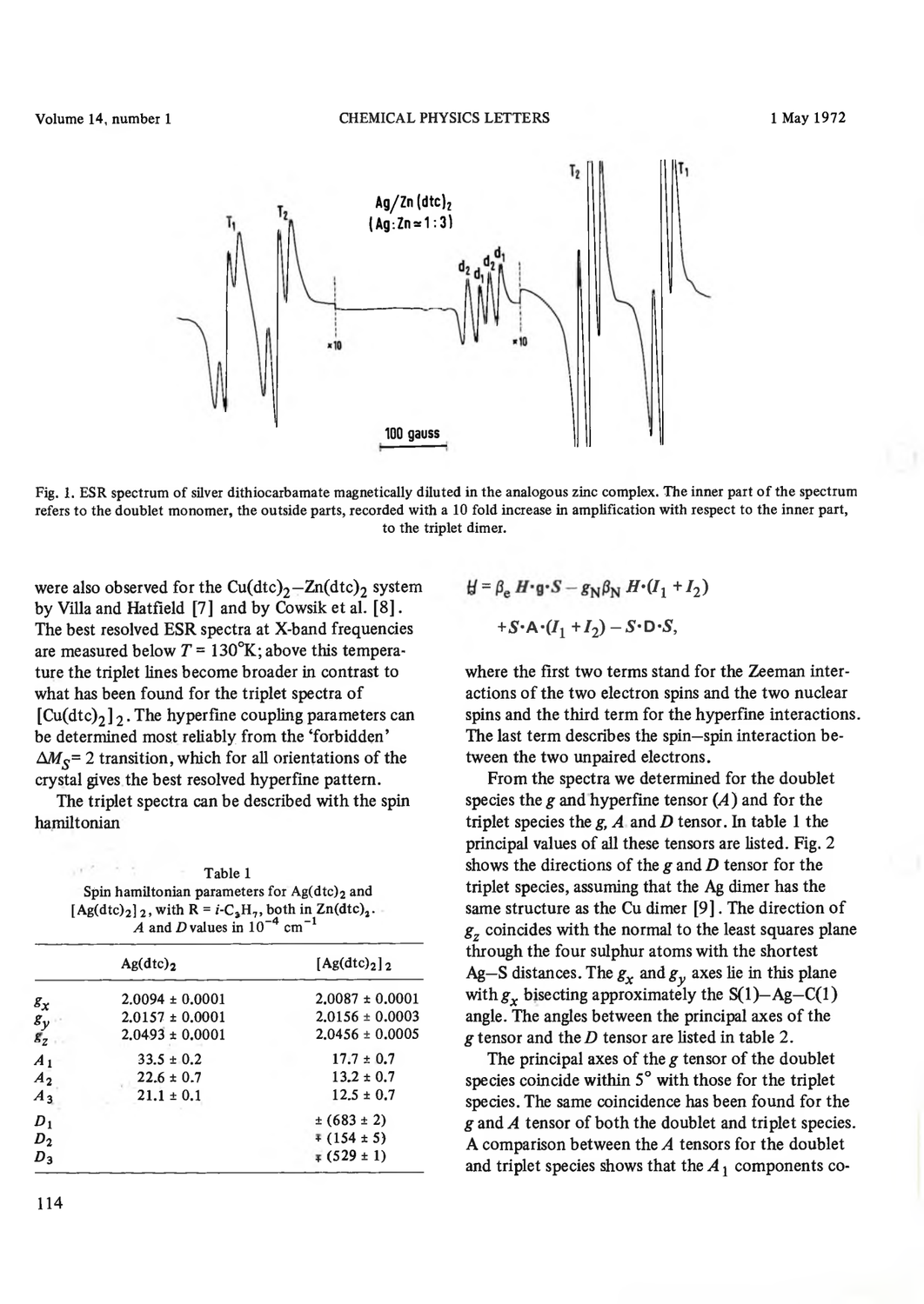

Fig. 2. Sketch of the directions of the *g* and *D* tensor components indicated in the structure diagram for the triplet dimer  $[Ag(dtc)<sub>2</sub>]$ <sub>2</sub>.

incide, but the corresponding  $A_2$  and  $A_3$  components **differ by 14° and 10° (accuracy = 2.5°).**

# **4. Discussion**

**The close similarity between the principal** *g* **values for the doublet and triplet species, together with the observed coincidence of their principal axes, suggest** that the two dimers  $[Ag(dtc)_2]_2$  and  $Ag(dtc)_2$ —Zn (dtc)<sub>2</sub> have the same structure (at least with respect **to the surroundings of the Ag atom). ESR single crystal studies on silver diethyldithiocarbamate, diluted in the corresponding zinc complex [6] have shown that the structure of the Ag—Zn dimer closely resem**bles the structure of the Cu-Cu dimer in its own crys**tai lattice [9].**

**The** *D* **tensor components are much larger than the** values of  $\pm 0.0184$ ,  $\mp 0.0092$ ,  $\mp 0.0092$  cm<sup>-1</sup> found for the  $Cu(dtc)<sub>2</sub>$ – $Zn(dtc)<sub>2</sub>$  system [7, 8], which were **completely ascribed to dipolar interactions between the two unpaired electrons. For the Ag compound the dipolar interaction cannot be larger than for the Cu compound, since it is proportional to**  $\langle r_{12}^{-3} \rangle$ **, where** 

**/■j**2 **is the distance between the two spins, which is expected to be larger for Ag—Ag than for Cu—Cu. Moreover, if the dipolar interaction is the main mechanism one expects a** *D* **tensor, which is axially symmetrie around the line connecting the centers of the** two Ag(dtc)<sub>2</sub> molecules. We think therefore, that the *D* **tensor must contain significant contributions from** spin—orbit coupling. The peculiar orientations of the **principal axes of the** *D* **tensor also point to this.**

**From the fact that at 4° K a spectrum was still observed which had approximately the same intensity as the one recorded at 77°K, we conclude that**

|                         | Table 2<br>Direction angles (in degrees) of the principal axes<br>of the $D$ tensor relative to those of the $g$ tensor,<br>for $[Ag(dtc)2]$ in $Zn(dtc)2$ , with $R = i-CaHa$<br>$(\text{accuracy } 1^{\circ})$ |     |     |  |
|-------------------------|------------------------------------------------------------------------------------------------------------------------------------------------------------------------------------------------------------------|-----|-----|--|
|                         |                                                                                                                                                                                                                  | υ,  |     |  |
|                         | 52                                                                                                                                                                                                               | 65  | 132 |  |
|                         | 132                                                                                                                                                                                                              | 100 | 135 |  |
| $g_x$<br>$g_y$<br>$g_z$ | 65                                                                                                                                                                                                               | 153 | 100 |  |